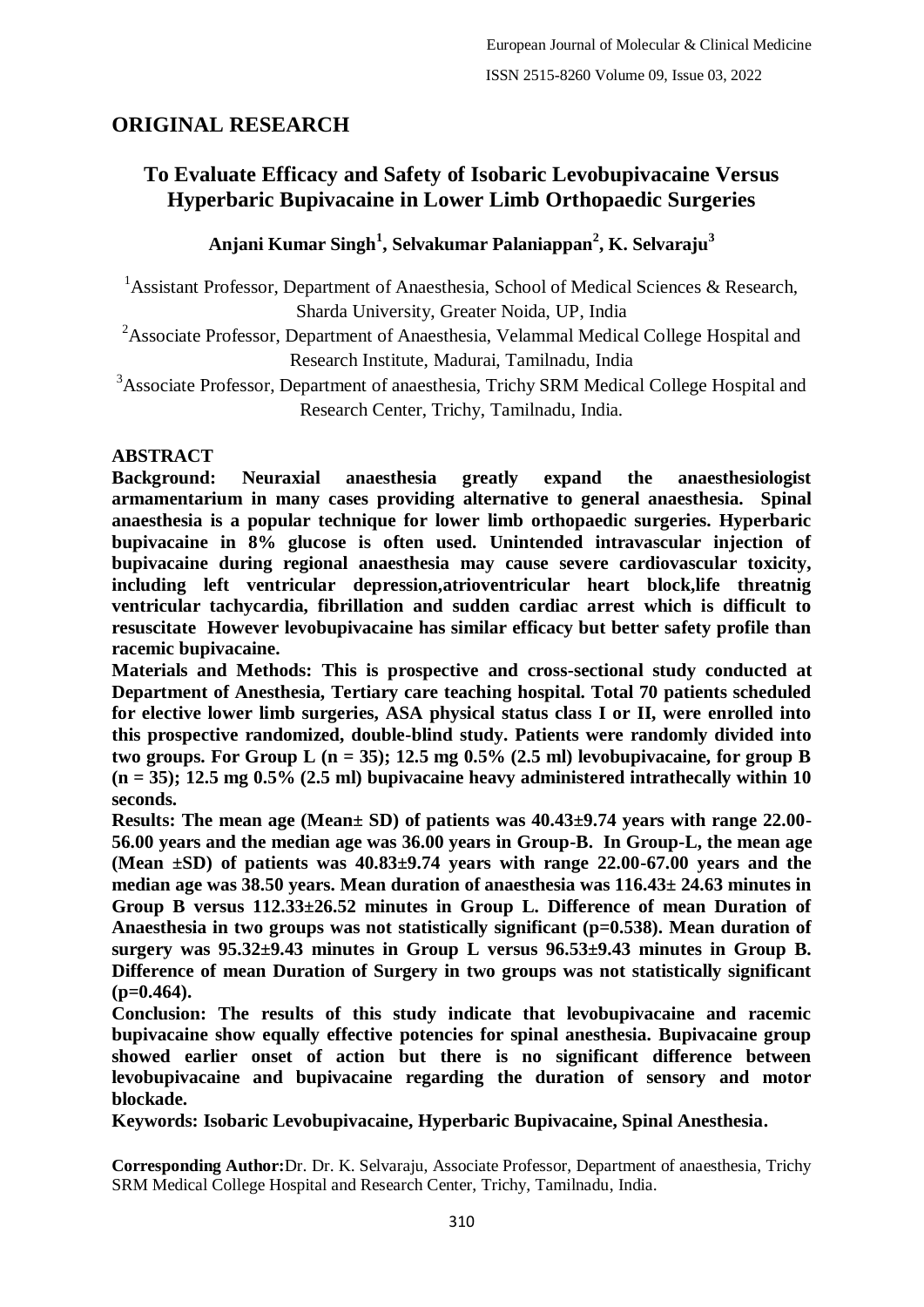#### **INTRODUCTION**

Spinal anaesthesia is a method used to induce anesthesia by blocking the cluster of spinal nerves. Direct injection of local anaesthetic in CSF for spinal anaesthesia required small dose and volume of local anaesthetic to achieve sensory and motor blockade. Local anaesthetic injected in CSF, interrupting the afferent transmission of painful stimuli and abolishing the efferent impulses responsible for skeletal muscle tone, provided excellent operating condition. So, it provides simple, effective and safe analgesia in the peri-operative period.<sup>[1]</sup> Spinal anaesthesia is easy, inexpensive and preferable technique for lower limb orthopaedic surgery, as it provides effective sensory and motor block with rapid onset, attenuation of stress response and less thromboembolic episodes. Bupivacaine is most commonly used local anaesthetic agent for spinal anaesthesia. However the cases have been reported where unintended intravascular injection of bupivacaine during attempted neuraxial anaesthesia resulted in sudden cardiac arrest which was refractory to resuscitation.[2] This motivated researchers to investigate about mechanism of local anaesthetic toxicity and to develop alternative agents which have similar efficacy but better safety profile than bupivacaine. Scientists have taken the advantage of the fact that amide local anaesthetic have a chiral centre and can exist as  $S(-)$  optical isomer(levobupivacaine or ropivacaine) and dextro R  $(+)$ stereoisomers.<sup>[3]</sup>

Racemic bupivacaine used for Spinal anaesthesia is providing a fast onset and effective sensory and motor blockade. Bupivacaine is available as a racemic mixture of its enantiomers, (dextrobupivacaine and levobupivacaine). Levobupivacaine is an effective longacting amide local anaesthetic produced as a pure enantiomer. The sensory block is similar to that produced by an equivalent dose of bupivacaine. However, the motor block provided is of slower onset, lesser intensity and of shorter duration.<sup>[4]</sup> Levobupivcaine is an L enantiomer of bupivacaine. When administered for caesarean section it has been shown to have motor blockade of lesser intensity when compared to bupivacaine. It is considered more potent than ropivacaine due to its greater lipid solubility.[5]

Initial studies of levobupivacaine are now appearing in literature confirming its comparable clinical efficacy with racemic bupivacaine in spinal anaesthesia when it was used for lower limb orthopaedic surgeries, cesarean section, transurethral resection of prostate, lower abdominal surgery.<sup>[5]</sup> In all these studies, preparation of both bupivacaine and levobupivacaine were isobaric. Hyperbaric preparations of local anaesthetic are preferred in spinal anaesthesia as they produce more predictable and reliable sensory and motor block, with faster onset than a plain solution as observed for bupivacaine, ropivacaine, and  $levobunivacaine.$ <sup>[6]</sup>

Hyperbaric bupivacaine in spinal anaesthesia is still a gold standard in our country; however, there is scarcity of data which show comparable efficacy of intrathecal isobaric levobupivacaine versus hyperbaric bupivacaine.<sup>[7]</sup> Therefore we designed this study to compare sensory- motor block characteristics, hemodynamic profile and adverse effects of equivalent doses (12.5mg) of isobaric levobupivacaine and hyperbaric bupivacaine in spinal anaesthesia for lower limb orthopaedic surgery. Our ultimate objective is if isobaric levobupivacaine is found clinically effective, it can become a better alternative to hyperbaric bupivacaine in spinal anaesthesia, because it has lower toxic effects on cardiovascular system.<sup>[7]</sup>

## **MATERIALS & METHODS**

This is prospective and cross-sectional study conducted at Department of Anesthesia in a tertiary care teaching Hospital. After informed consent were obtained, 70 patients scheduled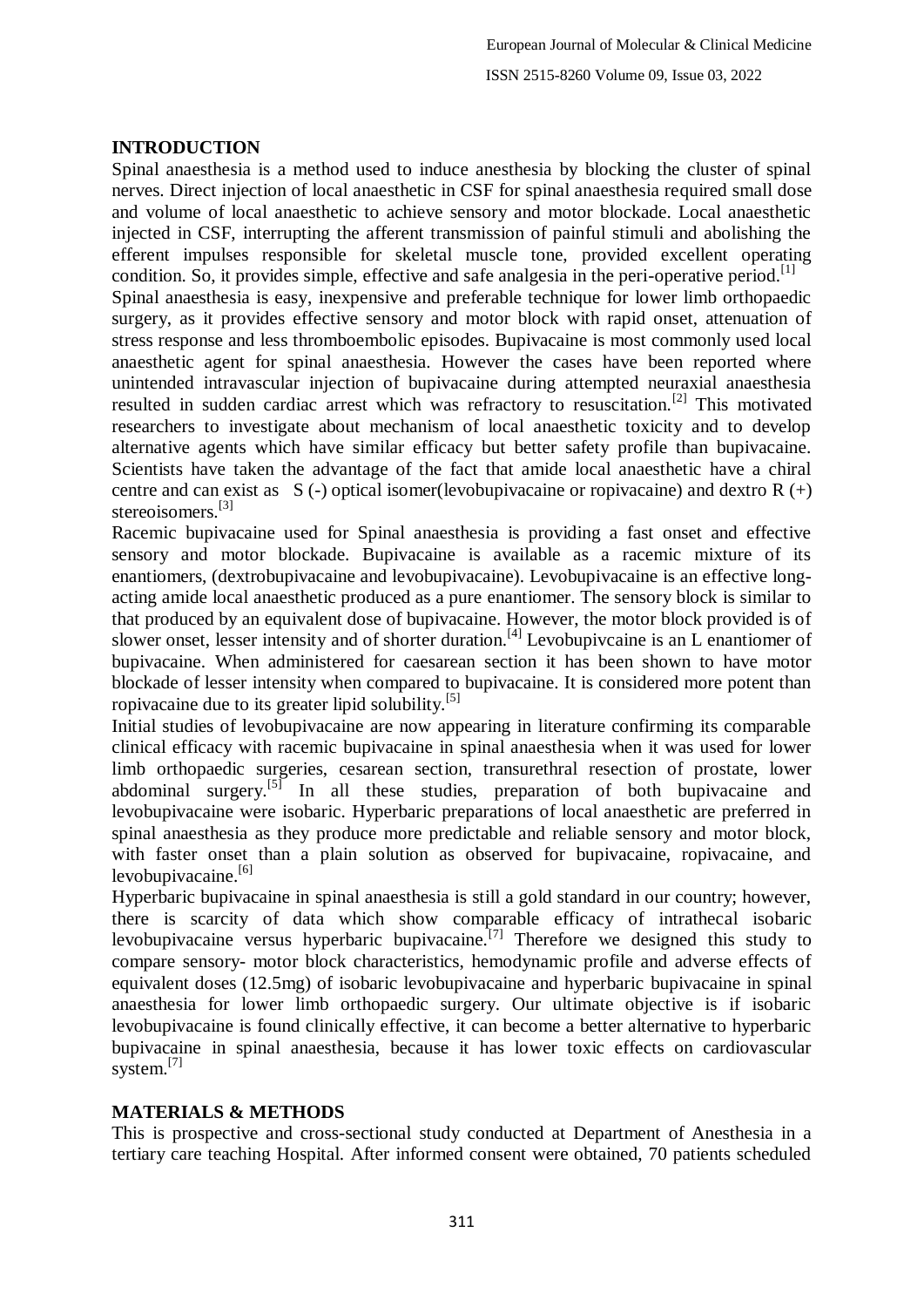for elective lower limb surgeries, ASA physical status class I or II, were enrolled into this prospective, randomized, double-blind study.

Patients refusing regional anesthesia, having contraindications to spinal anesthesia, those meeting the pre-determined exclusion criteria excluded from the study.

Following application of routine monitors (noninvasive BP measurement, electrocardiography, and pulse oximetry) and insertion of a peripheral 18 G i.v cannula, a rapid infusion of Ringer lactate solution 10 ml/kg was administered. Baseline systolic BP and heart rate were calculated as the mean of the three recordings. Patients were placed in the sitting position. After disinfecting the skin and infiltrating with 2% lidocaine, lumbar puncture was performed at the L3-4 interspace using a 25-gauge Quincke point needle. Patients were randomly divided into two groups. For Group L ( $n = 35$ ); 12.5 mg 0.5% (2.5) ml) levobupivacaine, for group B ( $n = 35$ ); 12.5 mg 0.5% (2.5 ml) bupivacaine administered intrathecally within 10 seconds.

Subsequently, patients were turned to supine position. Oxygen 4 L/min was administered via a facial mask. The sensory level of spinal anesthesia was assessed bilaterally in the anterior axillary line by pinprick, using a short beveled 25 G needle, and was recorded at baseline prior to spinal injection, then every 3 minutes for the first 15 min after injection, and every five minutes for the next 25 min, and at 60, 90, 120, 180, 240, 300, 360, 420, 480 minutes. Permission to perform operation was given once a T4-T6 level had been achieved. Considering the time of intrathecal injection as time zero, the time to onset of sensory block, the time taken to reach maximum sensory block level, the time to regression of two dermatomes of the sensory block, the duration of the regression of the sensory block level to T12 from the maximum level were recorded.

The level of motor block was assessed with modified Bromage scale  $(0 = no \text{ paralysis}, \text{able to})$ flex hips/knees/ankles;  $1 =$ able to move knees, unable to raise extended legs;  $2 =$ able to flex ankles, unable to flex knees;  $3 =$  unable to move any part of the lower limp). The time to onset of motor block, the time to reach Bromage 3 and the time of complete disappearance were recorded. 0, 3 min intervals for first 15 min; 5 min intervals for up to 30 min; and then @ 60, 120, 180, 240, 300, 360, 420, 480 minutes.

The calculation of the required sample size was based on mean and standard deviation of complete regression of spinal block after anesthesia with bupivacaine and levobupivacaine reported in previous investigation (10, 11): 30 patients per group were required to detect a 20 min difference in time for complete regression of spinal anesthesia with an expected effect size to standard deviation ratio of 0.9 accepting a two-tailed  $\infty$  error of 5% and a ß error of 20%. Shapiro-Wilks normality test was applied to see whether the data distribution was normal.

#### **Statistical Analysis:**

For statistical analysis data were entered into a Microsoft excel spreadsheet and then analyzed by SPSS 25th version. Data had been summarized as mean and standard deviation for numerical variables and count and percentages for categorical variables. Two-sample ttests for a difference in mean involved independent samples or unpaired samples. Paired ttests were a form of blocking and had greater power than unpaired tests. A chi-squared test  $(γ2 test)$  was any statistical hypothesis test wherein the sampling distribution of the test statistic is a chi-squared distribution when the null hypothesis is true. Without other qualification, 'chi-squared test' often is used as short for Pearson's chi-squared test. Chisquare test or Fischer's exact test compared unpaired proportions, as appropriate.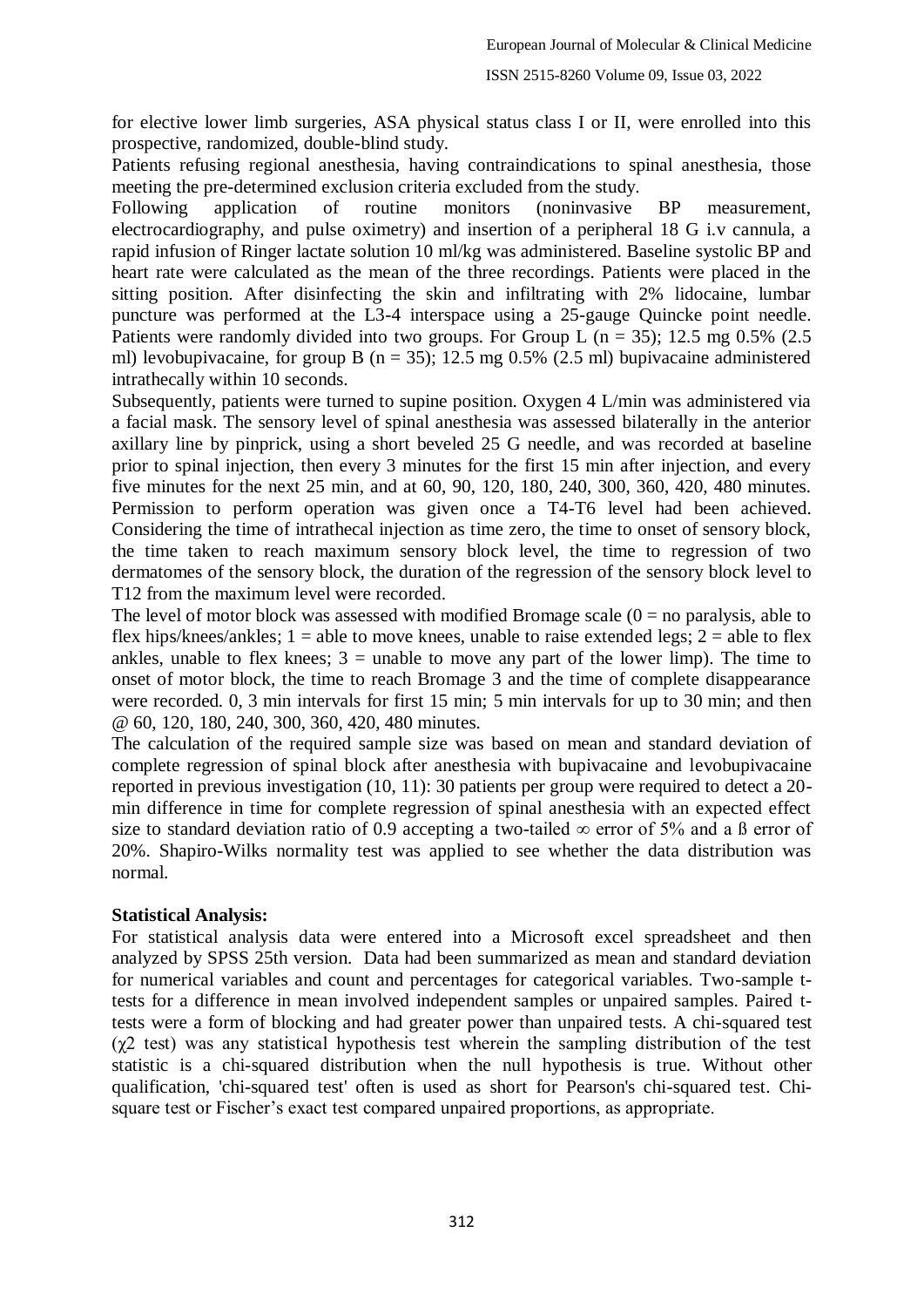## **RESULTS**

The mean age (Mean  $\pm$ SD) of patients was 40.43 $\pm$ 9.74 years with range 22.00-56.00 years and the median age was  $36.00$  years in Group-B. In Group-L, the mean age (Mean  $\pm$ SD) of patients was  $40.83\pm9.74$  years with range 22.00-67.00 years and the median age was 38.50 years. Difference of mean age in two groups was not statistically significant. Thus, age was matched in two groups. There was no statistically significant difference in age distribution between the groups. [Numerical variables between groups compared by t-test;  $(p=0.354)$ ].

## **Table 1: Distribution of mean Age in two groups**

| Group $B(Mean \pm SD)$ | Group $L(Mean \pm SD)$ | p-value |  |  |
|------------------------|------------------------|---------|--|--|
| $40.43 \pm 9.24$       | $40.83 \pm 9.74$       | 0.354   |  |  |

## **Table 2: Distribution of Gender in two groups**

| <b>Gender</b> | <b>Group BN</b> (Percentage) | <b>Group LN</b> (Percentage) | p-value |
|---------------|------------------------------|------------------------------|---------|
| Male          | 24 (68.5%)                   | $22(62.8\%)$                 | 0.534   |
| Female        | 11 (31.5%)                   | $13(37.1\%)$                 |         |
| Total         | 35 (100%)                    | 35 (100%)                    |         |

Chi-square value: 1.142; p-value: 0.534

Association between gender in two groups was not statistically significant ( $p=$ : 0.534).

## **Table 3: Distribution of ASA in two groups**

| <b>ASA</b> | <b>Group BN</b> (Percentage) | <b>Group LN</b> (Percentage) | p-value |
|------------|------------------------------|------------------------------|---------|
|            | 19 (54.2%)                   | 18 (51.4%)                   | 0.635   |
|            | $16(45.7\%)$                 | $17(48.5\%)$                 |         |
| Total      | $35(100\%)$                  | 35 (100%)                    |         |

Chi-square value: 0.053; p-value: 0.635

Association between ASA in two groups was not statistically significant ( $p=0.635$ ).

### **Table 4: Distribution of mean Duration of anaesthesia and Surgery in two groups**

| <b>Parameters</b>    | Group BMean $\pm$ SD | Group LMean $\pm$ SD | p-value |
|----------------------|----------------------|----------------------|---------|
| Duration of          | $116.43 \pm 24.63$   | $112.33 \pm 26.52$   | 0.538   |
| Anaesthesia(Minuets) |                      |                      |         |
| Duration of          | $96.53 \pm 9.43$     | $95.32 \pm 9.43$     | 0.464   |
| Surgery(Minuets)     |                      |                      |         |

Mean duration of anaesthesia was  $116.43 \pm 24.63$  minutes in Group B versus  $112.33 \pm 26.52$ minutes in Group L. Difference of mean Duration of Anaesthesia in two groups was not statistically significant ( $p=0.538$ ). Mean duration of surgery was  $96.53\pm9.43$  minutes in Group B versus 95.32±9.43 minutes in Group L. Difference of mean Duration of Surgery in two groups was not statistically significant (p=0.464).

### **Table 5: Distribution of mean HR at different time interval in two groups**

|                        | Group     | Mean $\pm SD$    | p-value |
|------------------------|-----------|------------------|---------|
| HR at 30 min           | $Group-B$ | $87.46 \pm 3.65$ | 0.535   |
|                        | Group-L   | $88.62 \pm 2.47$ |         |
| HR at $60 \text{ min}$ | $Group-B$ | $88.73 \pm 2.37$ | 0.375   |
|                        | Group-L   | $88.48 \pm 3.75$ |         |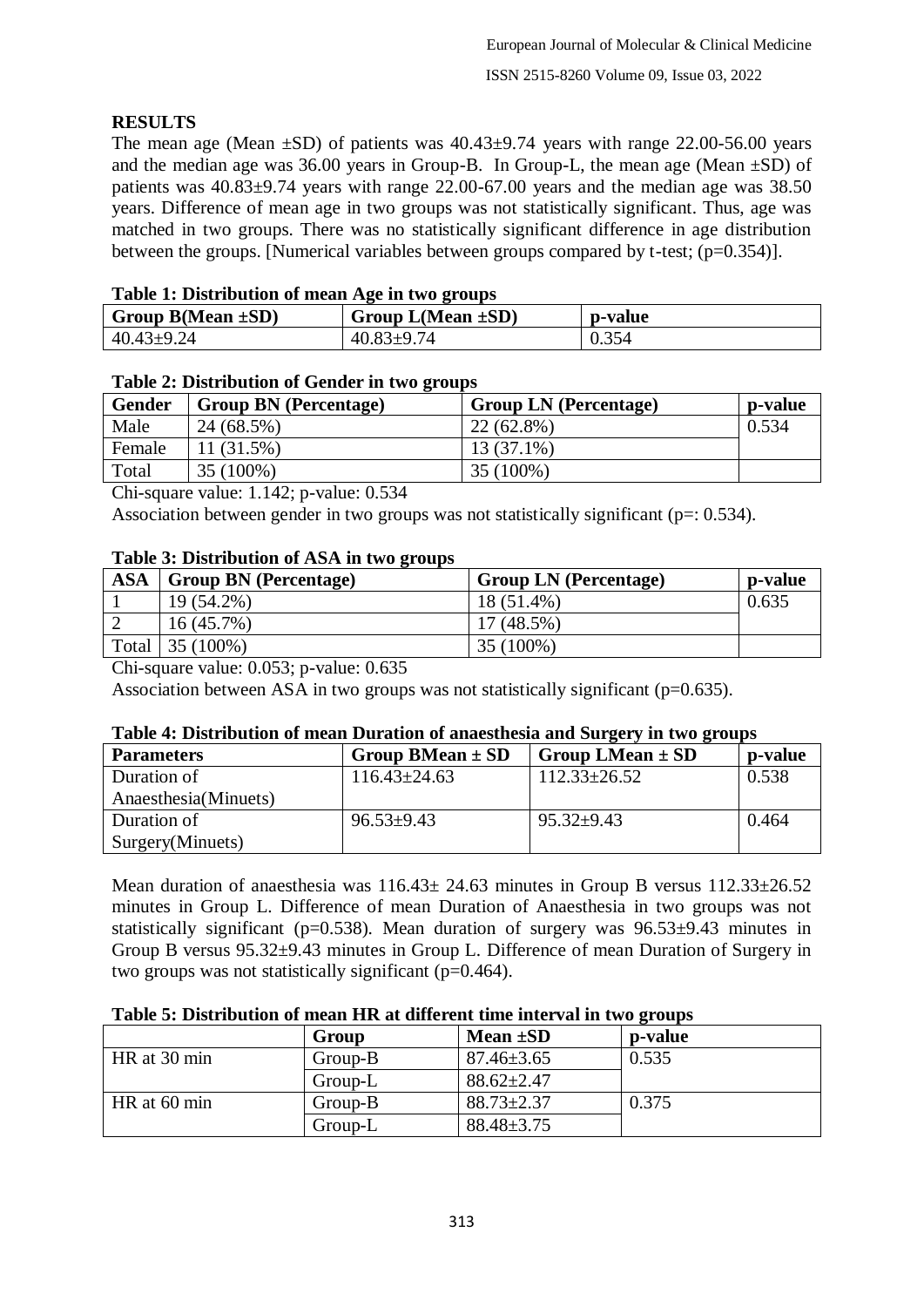ISSN 2515-8260 Volume 09, Issue 03, 2022

| <b>SBP</b>    | Group   | Mean $\pm SD$     | p-value |
|---------------|---------|-------------------|---------|
| SBP at 30 min | Group-B | $121.35 \pm 5.54$ | 0.364   |
|               | Group-L | $124.26 \pm 6.72$ |         |
| SBP at 60     | Group-B | $119.73 \pm 5.47$ | 0.474   |
|               | Group-L | $122.36 \pm 6.26$ |         |
| DBP 30 min    | Group-B | $80.52 \pm 4.73$  | 0.245   |
|               | Group-L | $81.56 \pm 5.63$  |         |
| DBP at 60 min | Group-B | $82.63 \pm 4.78$  | 0.465   |
|               | Group-L | $81.36 \pm 5.74$  |         |

**Table 6: Distribution of mean SBP at different time interval in two groups**

#### **Table 7: Distribution of mean MAP at different time interval in two groups**

|               | Group     | Mean $\pm SD$    | p-value |
|---------------|-----------|------------------|---------|
| MAP at 30 min | $Group-B$ | $94.01 \pm 7.74$ | 0.736   |
|               | Group-L   | $96.52 \pm 6.43$ |         |
| MAP at 60 min | $Group-B$ | $94.99 \pm 7.35$ | 0.472   |
|               | Group-L   | $95.05 \pm 6.32$ |         |

#### **Table 8: Distribution of mean SPO2 at different time interval in two groups**

|                  | Group     | <b>Mean</b>      | p-value |
|------------------|-----------|------------------|---------|
| $SPO2$ at 30 min | $Group-B$ | $99.35 \pm 3.43$ | 0.453   |
|                  | Group-L   | $99.46 \pm 4.24$ |         |
| $SPO2$ at 60 min | Group-B   | $99.37 \pm 3.63$ | 0.742   |
|                  | Group-L   | $99.83 \pm 3.36$ |         |

#### **Table 9: Distribution of mean OSB (T12), in minutes, in two groups**

|          | Group   | <b>Mean</b>     | p-value |
|----------|---------|-----------------|---------|
| OSB(T12) | Group-B | $2.03 \pm 0.32$ | 0.0001  |
| (min)    | Group-L | $2.94 \pm 0.15$ |         |

### **DISCUSSION**

The present study demonstrates that levobupivacaine, the pure S (-)-enantiomer of racemic bupivacaine, is an effective local anesthetic for spinal applications. Onset time and duration of the sensory and motor blocks, peak block height, and hemodynamics are like those obtained with racemic bupivacaine. Ropivacaine is another enantiomer whose potency in intrathecal administration has been investigated. Wahedi et al.<sup>[8]</sup> reported that 0.5% spinal ropivacaine only achieved sufficient surgical anesthesia in 75% of cases, 30% being characterized by subtotal motor blockade. This result was since confirmed by Malinovsky et al.<sup>[9]</sup> who suggested an anesthetic ratio between spinal ropivacaine and bupivacaine of 2:3, with lower anesthetic potency achieved by 15 mg of spinal ropivacaine than by 10 mg of bupivacaine in patients undergoing endoscopic urological survgery.

In our study, sensory block levels required for surgeries were achieved in both groups, and it was observed that the hemodynamic stability with levobupivacaine was better maintained. In most of the studies where the same doses of levobupivacaine and bupivacaine were investigated, sensory and motor block characteristics were found to be similar. Glaser et al. compared 3.5 ml and Fattorini et al. compared 3 ml 0.5% isobaric bupivacaine with levobupivacaine, $\frac{1}{10,111}$  and both reported that there was no significant difference in terms of maximum distribution, and durations of sensory and motor block.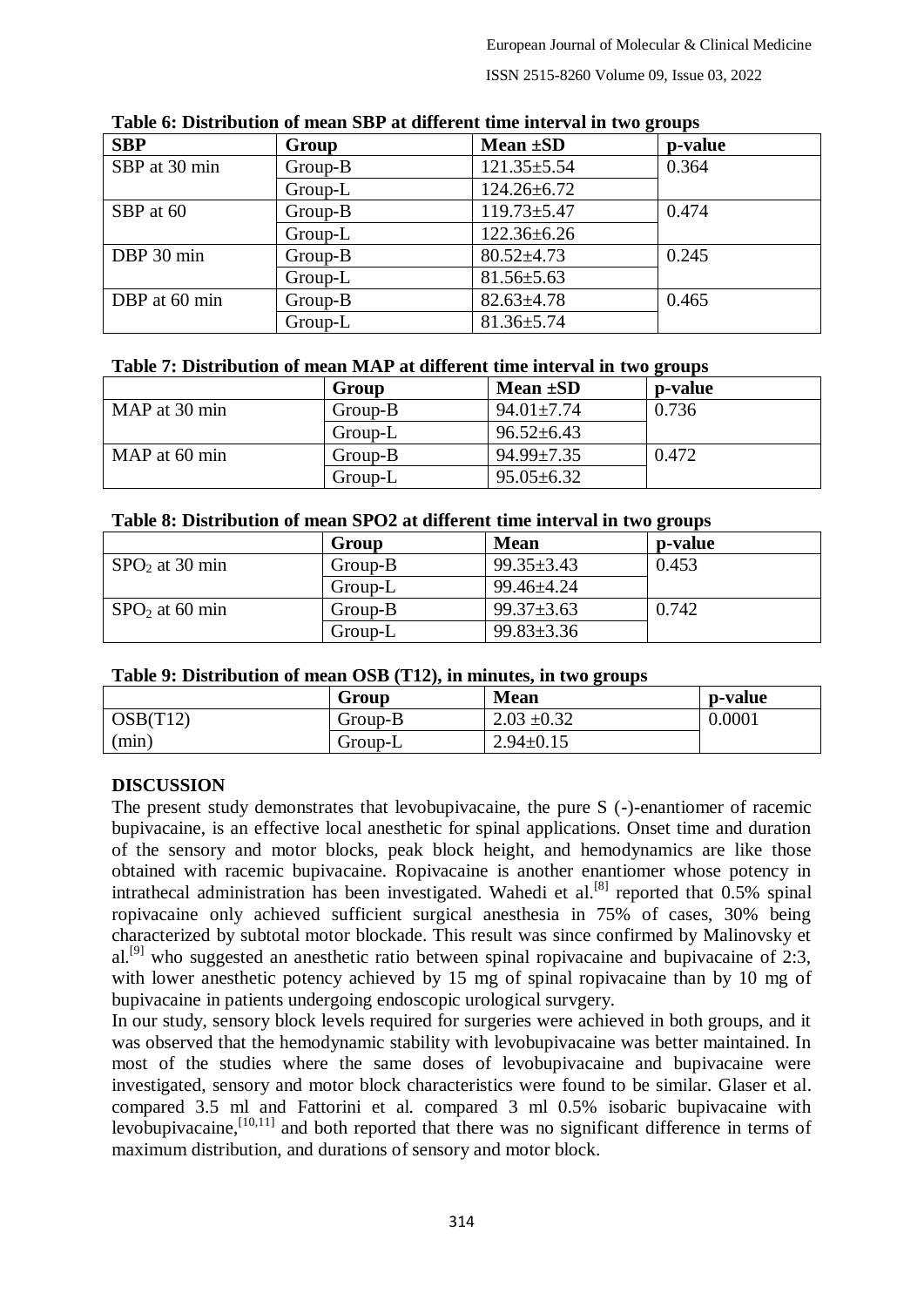We observed in our study that maximum sensory block level in levobupivacaine group was similar. Development of motor block was faster in bupivacaine than levobupivacaine group and lasted for similar duration. The results of our study are contradictory to those from the studies mentioned above. However, similar results have been also reported by Gautier et  $al.<sup>[12]</sup>$  during spinal anaesthesia for caesarean delivery. They compared the same doses of levobupivacaine and bupivacaine, and reported that while adequate anesthesia was maintained in the 97% of the patients in the bupivacaine group, this rate was 80% in the levobupivacaine group, and duration of motor block and analgesia was shorter in the levobupivacaine.

In our study also, sensory and motor block durations were found to be shorter in the levobupivacaine group. The effects of baricite on the block characteristics have been contradictory in literature: while some studies that report the difference in baricite does not affect block characteristics.<sup>[13]</sup> On the other hand, there are also studies reporting that motor block develops and disappears faster when hyperbaric solutions are used.<sup>[14]</sup> Therefore, we cannot ascribe the difference of sensory and motor block between the two groups in our study to the difference of baricite only.

In our study, the incidence of hypotension with bupivacaine was found to be 36.6%. The incidence of hypotension was significantly reduced to 16.6% in the doses we used in the levobupivacaine group. Fattorini et al.[11] reported that although they did not observe a significant difference in the sensory and motor block characteristics of levobupivacaine and bupivacaine among 60 patients who undergo major orthopaedic surgery, they did not find severe hypotension and better cardiovascular stability was provided in the levobupivacaine group, Lovstad et al.<sup>[15]</sup> investigated minimum local anaesthetic dose in caesarean sections, and they reported that in the levobupivacaine group, in which they administered similar doses with our study, the incidence of hypotension decreased significantly. Gunusehn et al.  $[16]$  have compared different doses of levobupivacaine-fentanyl combination in cesarean section and reported that 10 mg levobupivacaine with 10 μg fentanyl combination provides 100% effective anaesthesia but the incidence of hypotension was high. The higher hypotension rates reported by Gunusen et al. may be related to the difference in the definition of hypotension between the studies.<sup>[16]</sup>

The mechanism of this undesirable event remains uncertain; it may be related to lower cephalic diffusion of the local anesthetic and the consequent lower reduction of systemic vascular resistances. Levobupivacaine has been shown to result in greater vasoconstriction at all concentrations compared to racemic bupivacaine.<sup>[17]</sup> That would explain the lower incidence of hemodynamic effects compared to bupivacaine, which causes vasodilation (leading to arterial hypotension and bradycardia).

### **CONCLUSION**

In our study that subarachnoid administration of low-dose 0.5% levobupivacaine (mean volume of 2.5 mL) in patients undergoing lower limb surgeries was as safe as the administration of low-dose hyperbaric bupivacaine. Our results, especially regarding intra and postoperative events suggest that subarachnoid low-dose isobaric levobupivacaine was safer and should be used instead of hyperbaric bupivacaine in patients undergoing lower limb surgical procedures.

### **REFERENCES**

1. H. Blomqvist and A. Nilsson, "Is Glucose-Free Bupiva-caine Isobaric or Hypobaric?" Regional Anesthesia and Pain Medicine, Vol. 14, No. 4, 1989, pp. 195-198.